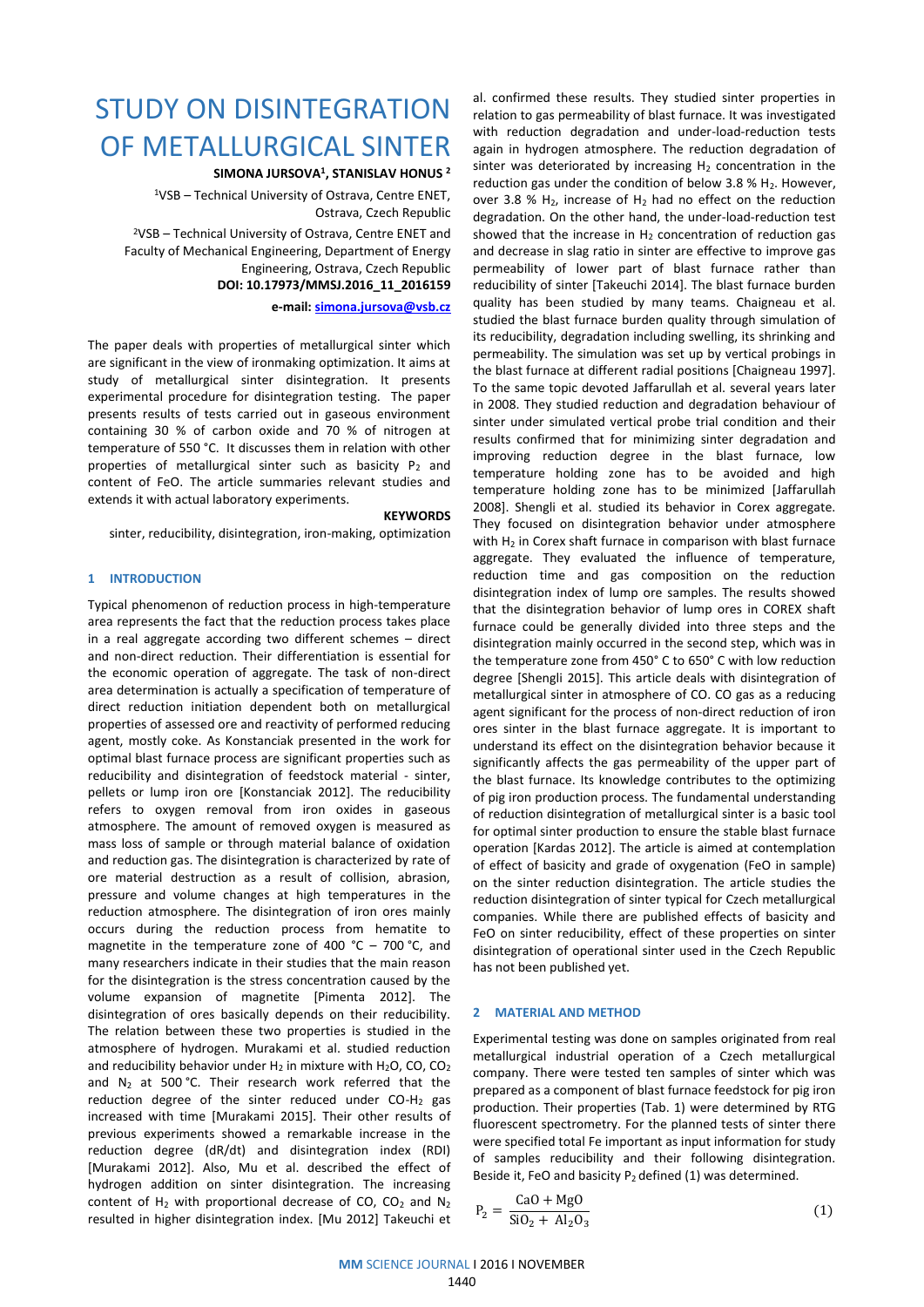The study of basicity  $P_2$  and FeO effects on sinter disintegration might be complicated as the properties of the samples are not extremely variable. On the other hand, the study of these samples from current industrial operation contributes to results application in industrial practice.

| sample         |       |       | 3     | -4    |       | 6    |      | <b>8</b> |      | 10   |
|----------------|-------|-------|-------|-------|-------|------|------|----------|------|------|
| <b>FeO</b> [%] | 9.05  | 9.48  | 11.70 | 10.30 | 11.90 | 9.9  | 7.9  | 8.6      | 8.1  | 9.1  |
| Fe [%]         | 55.14 | 55.12 | 59.6  | 56.2  | 55.0  | 60.3 | 56.3 | 54.6     | 58.0 | 58.3 |
| $P_2$ [-]      | 1.33  | 1.27  | 0.98  | 1.16  | 1.12  | 0.83 | 1.05 | 0.76     | 0.89 | 0.71 |





**Figure 1.** Schematic set up for low temperature reduction

The disintegration testing was based on simulation of conditions for sinter processing in blast furnace aggregate. There was simulated low temperature reduction and strain of material to which it was exposed in a shaft aggregate. The low temperature reduction was conducted in the set up schemed at Fig. 1 according to ISO 4696-2. The samples of size range 16-20 mm before preparation of the test portions were oven-dried to constant mass at 105 °C and then cooled to room temperature. Subsequently, they were processed according the procedure in Fig. 2.



The test portion of 500 g was isothermally for 30 minutes reduced at 550 °C, at temperature typical with the initiation of sinter disintegration in blast furnace shaft and indicated in the standard ISO 4696-2 for the disintegration testing. The sample was set in a fixed bed of testing reduction tube (Fig. 4) with a removable perforated plated inside to ensure uniform gas flow of reducing gas consisting 30.0 % of CO and 70.0 % of  $N_2$ . The test portion was tumbled for 30 minutes in a specific tumble drum for 900 revolutions and then sieved with a sieve having square openings of 2.8 mm. The mass retained on the sieve was determined and record as  $m_1$  for further calculation. Material lost during tumbling and sieving was considered to be part of - 2.8 mm fraction. The reduction-disintegration index, RDI-2.2.8 [%] is calculated from ISO 4696-2 equation (2):

$$
RDI - 2_{-2.8} = 100 - \frac{m_1}{m_0} \cdot 100
$$
 (2)

 $m_0$  is the mass of test portion after reduction [g]

 $m_1$  is the mass of the fraction retained on the sieve [g]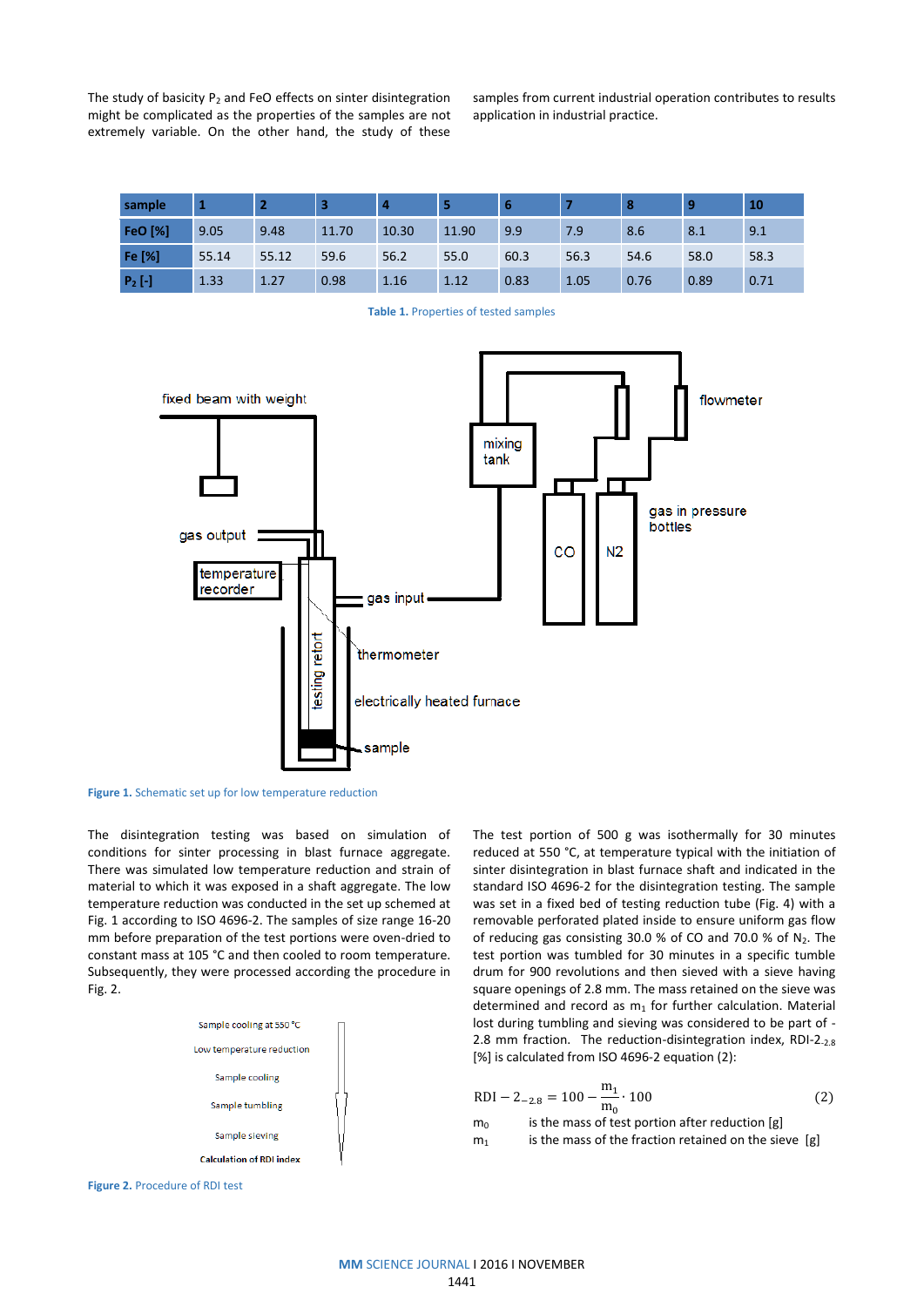

**Figure 3.** Detail of fixed bed of reduction tube

### **3 RESULTS AND DISCUSSION**

RDI of tested sinter was lower than 20 %. The exception was sample 1 with highest basicity in the batch which reached RDI index = 24.1 %. On the contrary, the lowest disintegration had sample 10 RDI = 14.2 % with lowest basicity. The values of RDI in comparison with samples tested in international laboratories reached lower values. The recommendable disintegration presented in literature sources is for sinter of basicity = 1 and content FeO around 9 % recommended to be 20 – 24 % [Jasenska 1996].

| sample                  | RDI-2 [%] |
|-------------------------|-----------|
| $\mathbf{1}$            | 24.1      |
| $\overline{2}$          | 19.1      |
| $\overline{\mathbf{3}}$ | 15.1      |
| $\overline{4}$          | 17.2      |
| $\overline{\mathbf{5}}$ | 16.1      |
| $\boldsymbol{6}$        | 14.8      |
| $\overline{7}$          | 15.1      |
| $\boldsymbol{8}$        | 14.6      |
| $\overline{9}$          | 15.1      |
| 10                      | 14.2      |



In Fig.  $4 - 6$  graphical interpretation of studied effect on the disintegration is presented. There are many literature sources confirming the experience with basicity effect on reducibility and disintegration. Many researchers presented a positive effect of basicity on reducibility [Maeda et al. 1984], [Amadavi 2014], [Mousa 2014]. Zhang et al. studied effect of CaCl on sinter disintegration. Their research results showed as the concentration of chlorides was 2%, the disintegration of sinter was significantly reduced and RI was not be affected [Zhang 2010]. Research of Liu et al. explained as the basicity reaches 1.95-2.15, the burden structures with single sinter would achieve good softening-melting performance, and the maximum pressure maintained at a low level [Liu 2014]. However, experience of Yu et al. indicated a significant decrease of disintegration with increasing basicity varying from 1.0 – 2.0 [Yu 2015]. The results of disintegration testing of industrial sinter confirmed this experience. The sample with lowest basicity showed the lowest disintegration in the batch. Fig. 4 describes the linear correlation between basicity and disintegration presented by significant value of  $R^2=0.7107$ . There was also discussed the effect of FeO in the samples (Fig. 5). There was not indicated a correlation between these properties. The grade of oxidation did not confirm an effect on the material disintegration. The correlation between FeO and RDI is positively affected by the basicity (Fig. 6).







**Figure 5.** Relation FeO and RDI-2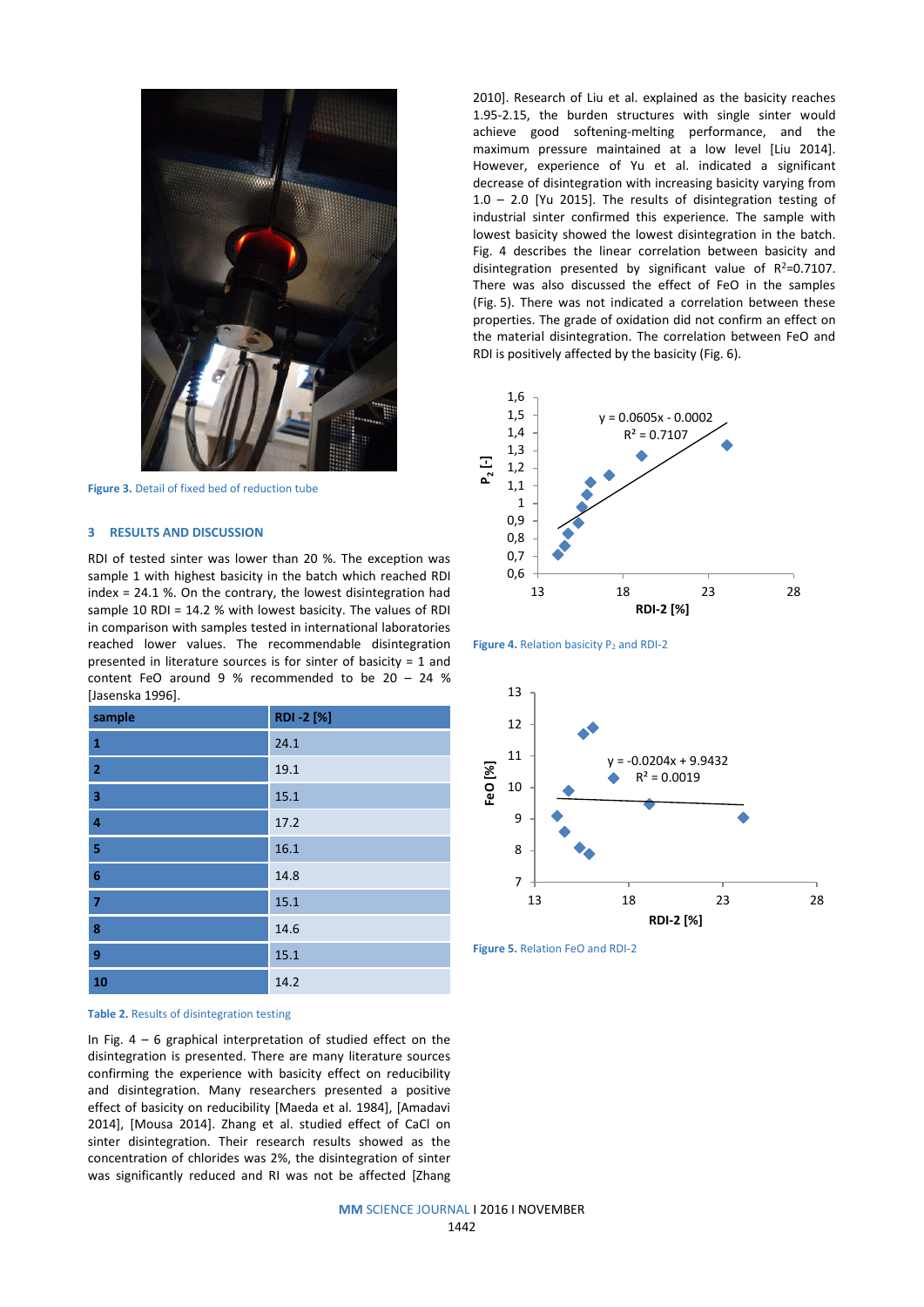

Figure 6. Relation FeO/P<sub>2</sub> and RDI -2

# **4 CONCLUSIONS**

There were carried out reduction disintegration tests (RDI) of ten samples of metallurgical sinter used in Czech metallurgical companies of grain 15 – 20 mm, basicity varying 0.71-1.33, FeO 7.9 %-11.9 %. in atmosphere of 30 % CO to extend relevant studies with knowledge of effect of basicity and FeO on disintegration of operational industrial sinter. The results were summed up:

- The samples reached RDI index in range between  $14.2 - 24.1$  %. The lowest disintegration (RDI=14.2) was reached by the sample of lowest basicity ( $P_2$  = 0.71), the highest disintegration (RDI=24.1) by sample with basicity ( $P_2 = 1.33$ ).
- The testing of ten samples confirmed effect of basicity on disintegration. There was indicated a linear correlation between these properties. The increasing basicity resulted in the increase on sinter disintegration.
- In batch of ten tested samples there was not confirmed effect of FeO on samples disintegration. There was found no significant correlation.

#### Acknowledgement

This paper was conducted within the framework of the project LO1404: Sustainable development of ENET Centre.

## **REFERENCES**

**[Amadevi 2014]** Amadavi, T., et al. Influence of Sinter Basicity (CaO, SiO2) on Low and High Aluminia Iron Ore on Sinter Quality. Transactions of the Institutions of Mining and Metallurgy, Section C: Mineral Processing and Extractive Metallurgy, 2014, Vol.123, No.2., pp 75-85. ISSN 0371-9553

**[Chaigneau 1997]** Chaigneau, R., et al. Blast Furnace Burden Quality: Laboratory Simulation. Ironmaking and Steelmaking, 1997, Vol.24, No.6, pp 461-467. ISSN 0301-9233

**[ISO 4696-2, 2007]** ČSN ISO 4696 - 2. Iron Ores for Blast Furnace Feedstocks-Determination of Low-Temperature Reduction-Disintegration Indices by Static Method. Part 2: Reduction with CO and N<sub>2</sub>. 2<sup>nd</sup> ed.. Geneva,: ISO copyright office, 2007.

**[Jaffarullah 2008]** Jaffarullah, R., et al. Reduction and Degradation Behaviour of Sinter under Simulated Vertical Probe Trial Condition. ISIJ [International, 2008, Vol.4](javascript:;)8, No.7, pp 918-924. ISSN 0915-1559

[**Jasienska, 1996]** Jasienska, S., et al. [Contribution to the Study](http://apps.webofknowledge.com/full_record.do?product=UA&search_mode=GeneralSearch&qid=11&SID=Q2ZTvi27sDJeXuDAAdE&page=2&doc=17)  [of Physico-chemical Properties and Composition of High](http://apps.webofknowledge.com/full_record.do?product=UA&search_mode=GeneralSearch&qid=11&SID=Q2ZTvi27sDJeXuDAAdE&page=2&doc=17)  [basicity Sinters.](http://apps.webofknowledge.com/full_record.do?product=UA&search_mode=GeneralSearch&qid=11&SID=Q2ZTvi27sDJeXuDAAdE&page=2&doc=17) Revue de Metallurgie-Cahiers D'Informations Techniques, 1996, Vol.93, No.1. pp 43-53. ISSN 0035-1563

**[Kalenga 2014]** Kalenga, M. K., et al. Investigation into How the Magnesia, Silica, and Alumina Contents of Iron Ore Sinter Influence Its Mineralogy and Properties. Journal of the South African Institute of Mining and Metallurgy, August 2010, Vol.10, No.8, pp 447-456. ISSN 22256253

**[Kardas 2012]** Kardas, E. The Effect of Quality of Ferrous Burden Materials on the Quality of Pig Iron. 21st International Conference on Metallurgy and Materials, Brno, May, 2012. Ostrava: Tanger Ltd. pp 1852–1858.ISBN 978-80-87294-31-4

**[Konstanciak 2003]** Konstanciak, A. High-temperature investigation of the properties of blast furnace coke. Metalurgija. October–December 2003. Vol.42, No.4, pp 235 - 237. ISSN 0543-5846

**[Liu 2014]** Liu, J., Zhou, M.S., Zhai, L.W., Zhang, H., Xu, L.B. Blast furnace burdens behaviour of materials during softening and melting. Applied Mechanics and Materials: 4th International Conference on Mechanical Engineering, Industry and Manufacturing Engineering, Beijing, October, 2014. ISBN 978-303835325-6

**[Maeda, 1984]** Maeda, T., et al. Effects of basicity and porosity on the reducibility of iron-ore sinter. Transactions of the iron and steel institute of Japan, 1984, Vol.24, No.10. pp B332-B332. ISSN 0021-1583

[**Mousa 2014]** Mousa, E. A., Effect of basicity on wustite sinter reducibility under simulated blast furnace conditions. Ironmaking & Steelmaking, 2014, Vol.41, No.6, pp 418-429. ISSN 0301-9233

**[Mu 2012]** Mu, L. et al., Effect of Hydrogen Addition on Low Temperature Metallurgical Property of Sinter. Journal of Iron and Steel Research International, April 2012, Vol.19, No.4, pp 6 - 10. ISSN 1006-706X

**[Murakami 2015]** Murakami, T., et al. Reduction and Disintegration Behavior of Sinter under  $N_2$ -CO-CO<sub>2</sub>-H<sub>2</sub>-H<sub>2</sub>O gas at 773 K. [ISIJ International,](http://www.scopus.com/source/sourceInfo.uri?sourceId=12148&origin=recordpage) 2015, Vol.55, No.6, pp 1181-1187. ISSN 0915-1559

**[Murakami 2015]** Murakami, T., et al. [Effect of the Reduction of](https://www.scopus.com/record/display.uri?eid=2-s2.0-84937019553&origin=resultslist&sort=plf-f&src=s&st1=disintegration+sinter&st2=&sid=A10B9CF25ED66CC68BC4BA13FC339802.WlW7NKKC52nnQNxjqAQrlA%3a10&sot=b&sdt=b&sl=36&s=TITLE-ABS-KEY%28disintegration+sinter%29&relpos=1&citeCnt=0&searchTerm=)  [Calcium Ferrite on Disintegration Behavior of Sinter under High](https://www.scopus.com/record/display.uri?eid=2-s2.0-84937019553&origin=resultslist&sort=plf-f&src=s&st1=disintegration+sinter&st2=&sid=A10B9CF25ED66CC68BC4BA13FC339802.WlW7NKKC52nnQNxjqAQrlA%3a10&sot=b&sdt=b&sl=36&s=TITLE-ABS-KEY%28disintegration+sinter%29&relpos=1&citeCnt=0&searchTerm=)  [Hydrogen Atmosphere.](https://www.scopus.com/record/display.uri?eid=2-s2.0-84937019553&origin=resultslist&sort=plf-f&src=s&st1=disintegration+sinter&st2=&sid=A10B9CF25ED66CC68BC4BA13FC339802.WlW7NKKC52nnQNxjqAQrlA%3a10&sot=b&sdt=b&sl=36&s=TITLE-ABS-KEY%28disintegration+sinter%29&relpos=1&citeCnt=0&searchTerm=) ISIJ International, 2015, Vol.55, [No.6,](https://www.jstage.jst.go.jp/AF06S010SryTopHyj?sryCd=isijinternational&noVol=55&noIssue=6)  pp 1197-1205. ISSN 0915-1559

**[Pimenta 2002]** Pimenta**,** HP., Seshadri, V. Characterisation of Structure of Iron Ore Sinter and Its Behaviour during Reduction at Low Temperatures. [Ironmaking & Steelmaking, J](javascript:;)une 2002, Vol.29, No.3, pp 169-174. ISSN 0301-9233

**[Shengli 2015]** Shengli, W., et al. Reduction Disintegration Behavior of Lump Ore in COREX Shaft Furnace. ISIJ International, January 2015, Vol.55, No.8, pp 1608-1616. ISSN 0915-1559

**[Takeuchi 2014]** Takeuchi, N., et al. Evaluation of Sinter Quality for Improvement in Gas Permeability of Blast Furnace. ISIJ International, 2014, Vol.54, No 4, pp 791-800. ISSN 0915-1559

**[Yu 2015]** [Yu, Z.,](https://www.scopus.com/authid/detail.uri?authorId=55657730700&eid=2-s2.0-84928486541) et al. Effects of Basicity on Titanomagnetite Concentrate Sintering. ISIJ International, 2015, Vol.55, No.4., pp 907 -909. ISSN 0915-1559

[Zhang 2010] Zhang Xu., et al. Effect of CaCl<sub>2</sub> on RDI and RI of Sinter. [Journal of Iron and Steel Research International,](javascript:;)  [November 2010, Vol.1](javascript:;)7, No.11, pp 7-12. ISSN 1006-706X